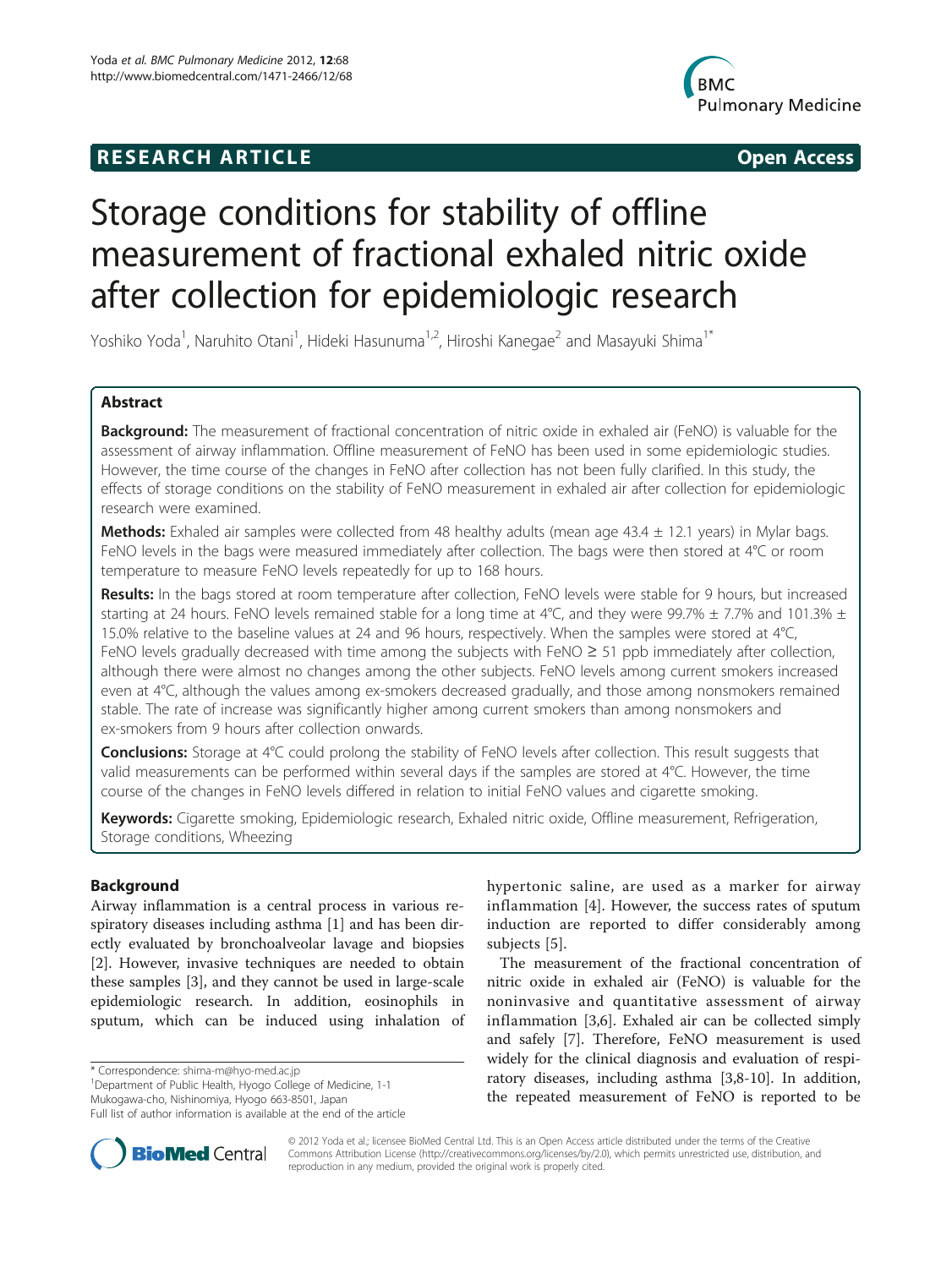useful to assess the time course of airway inflammation in asthmatic patients [[7,11-13\]](#page-7-0).

For the measurement of FeNO, online and offline methods are available [[3](#page-7-0)]. In the online method, FeNO levels in expired gas are measured directly by a chemiluminescence analyzer [\[3](#page-7-0)]. However, only one subject per analyzer can be tested at a time. Because the analyzer is very expensive and not easily portable, the method is unsuitable for large-scale epidemiologic research [\[14](#page-7-0)]. In contrast, the offline method, with collection of exhaled air in an aluminized bag for later analysis, has the advantage that it is independent of the analyzer [\[15](#page-7-0)]. Because the collection of exhaled air can be performed anywhere and be transported to the laboratory for analysis, this method has been used in some epidemiologic studies [\[16,17\]](#page-7-0).

Although reasonable agreement has been shown between online and offline measurements [[18](#page-7-0)-[20\]](#page-7-0), the measured FeNO values may increase or decrease over time [[14](#page-7-0),[21](#page-7-0)]. Some investigators found that FeNO levels in the reservoir bag increased after collection [\[20,22](#page-7-0)], but others reported that the samples were stable for 24– 48 hours [\[23\]](#page-7-0). The American Thoracic Society and the European Respiratory Society (ATS/ERS) [[3](#page-7-0)] recommend that FeNO levels of offline samples should be measured within 12 hours from collection. Linn et al. [[23\]](#page-7-0) reported that storage under refrigeration can optimize the stability of offline FeNO measurement. Thus, the storage conditions may interfere with the stability of breath samples and should be evaluated in order to standardize the offline method for epidemiologic research. If the storage time after collection can be prolonged, the offline method will become more suitable for field research. In this study, the effects of storage time and temperature on the stability of FeNO measurement in exhaled air after collection were investigated. Furthermore, the requirements for the use of this method in large-scale epidemiologic research were evaluated.

## Methods

## Subjects

The subjects of this study were 48 healthy adults (22 males and 26 females, mean age  $43.4 \pm 12.1$  years). At the beginning of the study, respiratory symptoms and their past history were evaluated by a modified ATS-DLD-78 questionnaire [\[24](#page-7-0)]. Wheezing was defined as the occurrence of two or more episodes of chest sounding wheezy or whistling. This study was approved by the Ethics Committee of Hyogo College of Medicine (14- May-2010, approval number 844). The objective and method of this study were fully explained to the subjects, and written, informed consent was obtained from each subject before the study.

#### Sampling of exhaled air and measurement of FeNO

Exhaled air samples were collected from the subjects in the morning at their workplace or school. The subjects were requested to refrain from eating, drinking, and smoking for 2 hours before the collection of exhaled air. The collection was performed according to the method described by Saito et al. [\[18](#page-7-0)], based on ATS/ERS recommendations [[3](#page-7-0)]. The subjects inspired maximally in the seated position, then exhaled in a 1.5-L Mylar bag (Sievers Instruments, Inc., Boulder, CO, USA) to keep the mouth pressure constant at  $15 \text{ cm}H_2O$  and the expiratory flow rate at 50 mL/s. The adjustment was performed with a variable flux pump (Sibata Scientific Technology, Tokyo, Japan), a flow meter (Ono Seisakusho, Tokyo, Japan), and a pressure gauge (Nissin Gauge, Osaka, Japan). The bags were reused up to 20 times and flushed three times with NO-free clean air before reuse. Exhaled air of the first 10 seconds (500 mL) was discarded to prevent contamination by NO from the nasal cavity and upper airway. The collection was repeated six times for each subject. The first measurements of FeNO levels in the bags were performed immediately after collection (within at least 10 min) using a chemiluminescence NO analyzer (Model NA-623N, Kimoto Electric Co, Ltd., Osaka, Japan). The bag samples were then divided into two groups of three samples each and stored at 4°C (refrigeration) and room temperature, respectively. The levels of FeNO in the bags were measured repeatedly at 3, 6, 9, 24, 48, 72, 96, 120, 144, and 168 hours after collection. The analyzer was calibrated daily using zero-gas and standard NO gas (735 ppb). Room temperature during the storage period was 22-28°C, with a mean of 24°C.

#### Data analyses

The measured values of FeNO at each time after collection are shown as the means of three samples for each subject at each temperature. If the deviation for each set of triplicate samples was larger than 20% of the mean, the highest FeNO value was removed from the calculation of the mean. Since the FeNO level was roughly lognormally distributed, logarithms of the measurements were used for analysis. The results are expressed as geometric means and 95% confidence intervals (CI). The FeNO levels were compared with respect to sex, age, wheezing, history of allergic rhinitis or pollinosis, and cigarette smoking. The changes in FeNO levels with time after collection were compared by storage temperature. In addition, the subjects were divided into four groups by the quartiles of FeNO levels immediately after collection, and the changes in FeNO levels were evaluated in relation to storage time. Next, FeNO levels at each time point were calculated as percentages relative to that immediately after collection, and they were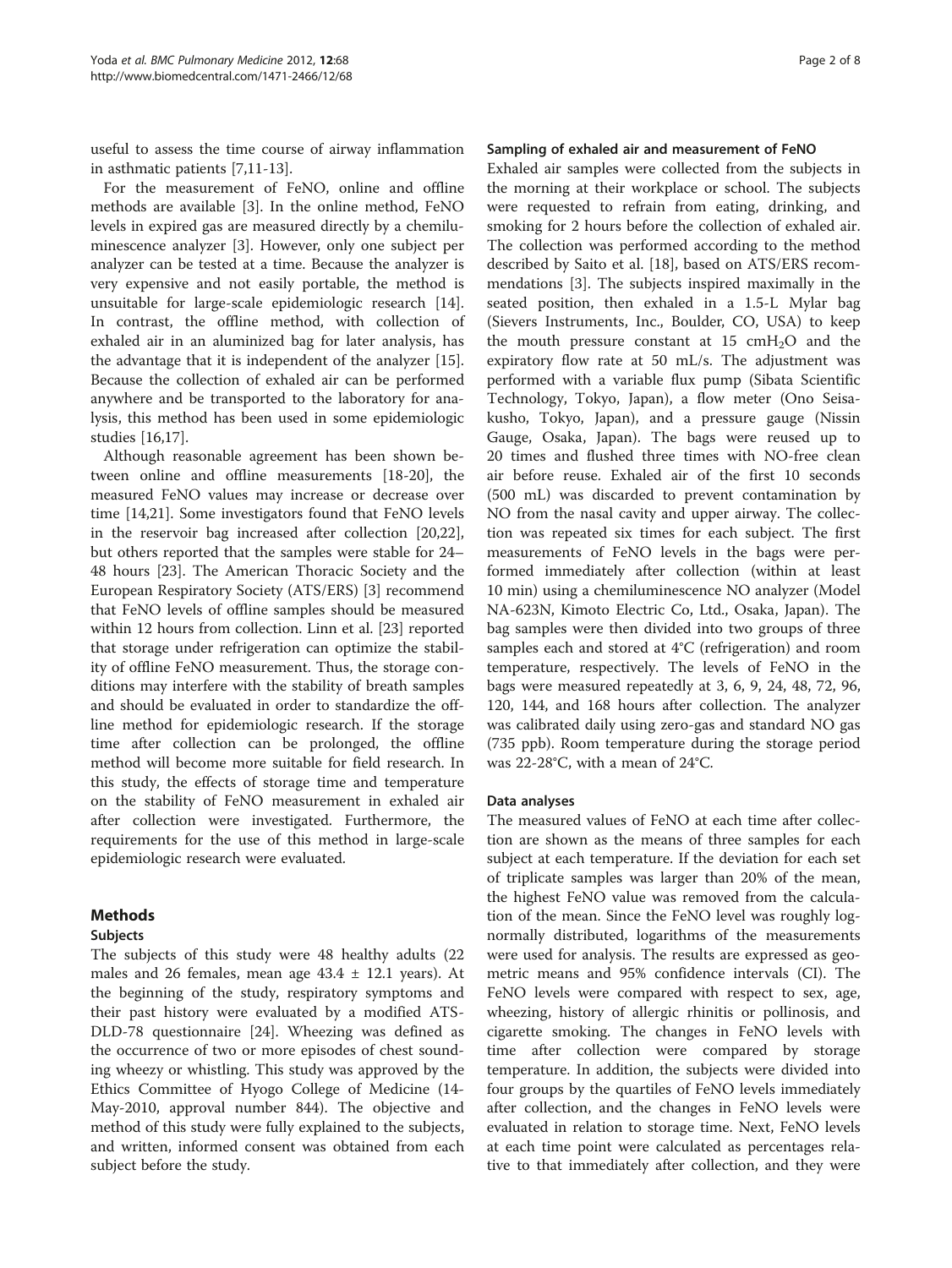compared with regard to various factors. All statistical analyses were performed using JMP 9 software (SAS Institute Inc., Cary, NC, USA).

## Results

Table 1 shows the geometric mean FeNO levels by the subjects' characteristics. There were no significant differences by sex, age group, and history of allergic rhinitis or pollinosis. The geometric mean FeNO level of subjects with wheezing was 57.7 [95% CI, 36.2 to 91.8] ppb, significantly higher than that of subjects without wheezing (30.0 [95% CI, 25.7 to 34.9] ppb). Of the subjects who had wheezing, only one had received medical treatment for asthma. With regard to cigarette smoking, the geometric mean FeNO level in current smokers (22.0 [95% CI, 18.3 to 26.5] ppb) was lower, and that in ex-smokers (41.7 [95% CI, 26.5 to 65.6] ppb) was higher than that in nonsmokers (33.9 [95% CI, 28.1 to 41.0] ppb), although the differences were not significant.

The time courses of the FeNO levels after collection are shown in Figure [1](#page-3-0). In the bags stored at room temperature, FeNO levels were nearly stable for 9 hours after collection, but they increased with time in an approximately linear fashion starting at 24 hours. The percentages relative to the baseline values reached 113.5% ± 16.6% and 206.9% ± 102.5% at 24 and 168 hours, respectively. On the other hand, in the bags stored at 4°C, the FeNO levels remained stable for a considerably

Table 1 Geometric mean FeNO levels (ppb) in Mylar bags immediately after collection by subjects' demographic and health characteristics

|                                 | n  | Geometric<br>mean | (95% confidence<br>interval) | p value |  |
|---------------------------------|----|-------------------|------------------------------|---------|--|
| Total                           | 48 | 33.4              | (28.4, 39.3)                 |         |  |
| Sex                             |    |                   |                              |         |  |
| Male                            | 22 | 37.3              | (28.8, 48.5)                 | 0.221   |  |
| Female                          | 26 | 30.4              | (24.9, 37.1)                 |         |  |
| Age (years)                     |    |                   |                              |         |  |
| $<$ 40                          | 20 | 31.9              | (26.1, 39.0)                 | 0.585   |  |
| $\geq 40$                       | 28 | 34.6              | (27.2, 43.9)                 |         |  |
| Wheezing                        |    |                   |                              |         |  |
| Yes                             | 8  | 57.7              | (36.2, 91.8)                 | 0.002   |  |
| <b>No</b>                       | 40 | 30.0              | (25.7, 34.9)                 |         |  |
| Allergic rhinitis or pollinosis |    |                   |                              |         |  |
| Yes                             | 20 | 33.5              | (26.3, 42.7)                 | 0.973   |  |
| <b>No</b>                       | 28 | 33.3              | (27.3, 40.6)                 |         |  |
| Cigarette Smoking               |    |                   |                              |         |  |
| Never                           | 33 | 33.9              | (28.1, 41.0)                 | 0.102   |  |
| Ever                            | 9  | 41.7              | (26.5, 65.6)                 |         |  |
| Current                         | 6  | 22.0              | (18.3, 26.5)                 |         |  |

longer time; they were 99.7% ± 7.7% and 101.3% ± 15.0% relative to the baseline values at 24 and 96 hours, respectively. The subsequent change was also comparatively small, and the value was  $106.4\% \pm 23.5\%$  at 168 hours.

When the subjects were divided into four groups by the quartiles of FeNO levels immediately after collection, the time courses of the changes in FeNO levels were examined and are shown in Figure [2.](#page-4-0) In the bags stored at room temperature, FeNO levels increased with time in all groups, and those in the second and third quartile groups showed marked increases. In contrast, FeNO levels in the bags stored at 4°C gradually decreased with time in the highest quartile group  $(\geq 51$  ppb immediately after collection). However, there were almost no changes in FeNO levels with time in the other groups.

The changes in FeNO levels in the bags stored at 4°C relative to the values immediately after collection were compared with regard to various factors (Table [2\)](#page-5-0). There were no significant differences in the changes by sex, age, and history of allergic rhinitis or pollinosis. The FeNO levels decreased slightly with time in the subjects with wheezing and increased in those without (Figure [3](#page-5-0)); the values were  $95.5\% \pm 22.5\%$  and  $108.6\% \pm 23.4\%$  at 168 hours relative to those immediately after collection, respectively, although the difference was not significant. With regard to cigarette smoking, FeNO levels among current smokers increased with time even in the bags stored at 4°C, and reached 107.4%  $\pm$  15.9% and 131.8%  $\pm$ 43.5% relative to the baseline values at 9 and 168 hours, respectively. On the other hand, the values among exsmokers decreased gradually with time, and those among nonsmokers remained essentially stable (Figure [4\)](#page-6-0). The rate of increase among current smokers was significantly higher than among nonsmokers and ex-smokers at 9 hours and later.

#### **Discussion**

In this study, the effectiveness of offline FeNO measurement after collection was evaluated in terms of its application to epidemiologic research. A number of previous studies reported that FeNO levels were valuable for the quantitative and noninvasive assessment of airway inflammation [\[3,6,9](#page-7-0)]. Because the offline method of FeNO measurement has an advantage in that exhaled air can be collected anywhere and from multiple subjects at the same time [[20,22](#page-7-0)], it is considered to be suitable for large-scale field research [\[25-27](#page-7-0)]. However, the storage conditions may affect the FeNO levels because of the lag-time from sampling to measurement [\[14,21\]](#page-7-0). Therefore, the accuracy of FeNO levels in the offline method should be evaluated after consideration of storage conditions, including temperature and time. The ATS/ ERS recommend that offline samples be measured within 12 hours from collection [\[3\]](#page-7-0). If the storage time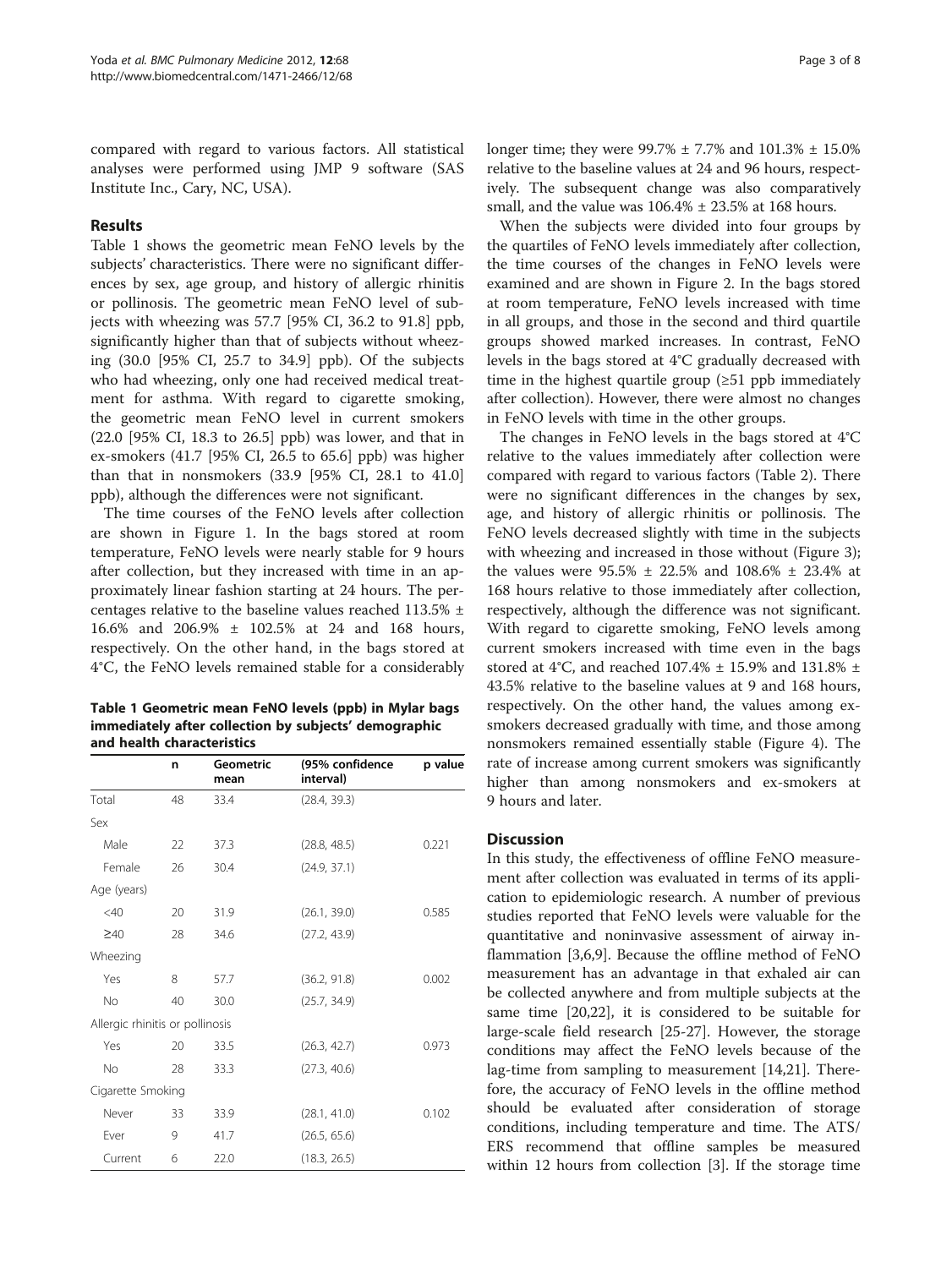<span id="page-3-0"></span>

from sampling to measurement can be prolonged, it will be possible to measure FeNO levels for many more people. This raises the possibility that the offline method of FeNO measurement may be used to evaluate the degree of airway inflammation in large-scale epidemiologic research. Previous studies reported that refrigerated storage prolonged the stability of FeNO levels in the bags [[21,23](#page-7-0),[28](#page-7-0)]. However, most of the previous studies investigated only small numbers of subjects. Few studies have evaluated the time course of the changes in offline FeNO levels among enough subjects including healthy subjects.

The present study demonstrated that FeNO levels remained stable in the bags stored at room temperature for the first 9 hours after collection, but increased starting at 24 hours. When the bags were stored at 4°C, the stability of the FeNO levels was prolonged for a comparatively long time. These findings are consistent with those previously reported by Shimizu et al. [\[28\]](#page-7-0), who investigated asthma patients. The present study showed that the offline FeNO levels changed in relation to time and temperature among healthy adults, as well as among asthma patients.

Shimizu et al. [[28](#page-7-0)] found that the time course of FeNO levels after collection differed in relation to the initial FeNO levels. In the present study, the time courses of FeNO levels after collection were compared among four groups divided by the quartiles of the initial FeNO levels. In the bags stored at room temperature, FeNO levels increased with time regardless of the initial values. When the bags were stored at 4°C, FeNO levels decreased gradually with time in the group with an initial FeNO level of 51 ppb or above, although the changes in FeNO levels with time were small in the other groups. These findings differ from the results of Shimizu et al.

[[28\]](#page-7-0) The difference may be due to the fact that almost all of the present subjects were healthy adults.

The subjects with wheezing showed significantly higher FeNO levels immediately after collection than those without, in accordance with many previous studies [[18,29,30\]](#page-7-0). When stored at 4°C, FeNO levels among the subjects with wheezing decreased slightly starting at 24 hours, while the levels among those without wheezing remained stable for a long time. Because the initial FeNO levels among the subjects with wheezing had been quite high, the FeNO levels still remained sufficiently high, even when the levels decreased during storage. Thus, the difference in FeNO levels between the subjects with and without wheezing remained significant. Therefore, it appears that the measurement of FeNO levels after storage at 4°C for several days does not affect the qualitative differentiation of airway inflammation. However, it may be difficult to assess the degree of airway inflammation quantitatively, because FeNO levels decreased gradually among the subjects with wheezing starting at 24 hours. Elevated FeNO levels in subjects with rhinitis have been reported [\[30](#page-7-0)-[32\]](#page-7-0). However, in the present study, there were no differences in FeNO levels in relation to a history of allergic rhinitis or pollinosis, though only a history of these diseases, and not present symptoms, was evaluated. The effects of upper airway symptoms, including rhinitis and pollinosis, on FeNO levels have yet to be evaluated.

In this study, FeNO levels immediately after collection were lower among smokers than among non-smokers, despite smoking cessation for 2 hours before the collection of exhaled air. The non-significance of differences in initial FeNO in relation to smoking habits might be due to the small number of current smokers in the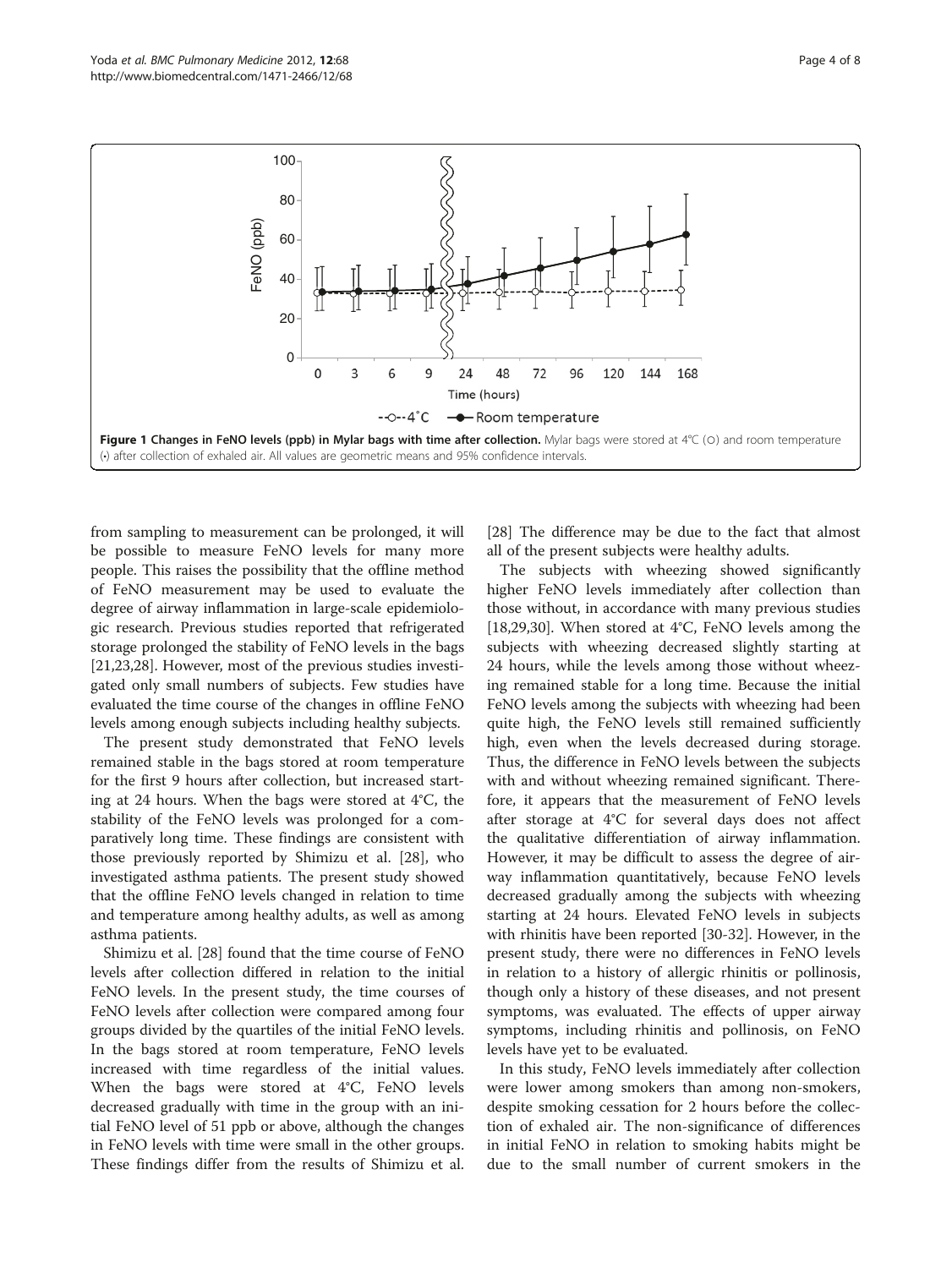study. FeNO levels have been reported to be chronically reduced in cigarette smokers, in addition to the acute effects immediately after smoking [[33-35\]](#page-7-0). The high NO concentration in cigarette smoke may chronically inhibit the activity of NO synthase (NOS) in the respiratory tract [[36](#page-7-0)], resulting in a reduction in FeNO levels among smokers. However, even in the bags stored at 4°C after collection, FeNO levels among smokers started to increase at a relatively early stage and reached 107.4% ± 15.9% relative to the baseline values at 9 hours. On the other hand, FeNO levels among ex-smokers decreased with time, and those among nonsmokers changed very little. Even when the subjects were limited to nonsmokers and ex-smokers whose initial FeNO levels were similar to those among current smokers  $\langle$  <30 ppb), the changes in FeNO levels with time were small compared with those among current smokers, although the

differences were not significant [see [Additional file 1](#page-6-0)]. The mechanisms of these time courses changes in relation to cigarette smoking are unclear. The activity of NOS inhibitors that reduce NO levels in exhaled air of smokers may be diminished during storage. This finding suggests that FeNO levels measured by the offline method may be decreased among smokers even within 12 hours after collection, which is recommended by the ATS/ERS. Various factors, including cigarette smoking, that affect the changes in FeNO levels with time should be further evaluated.

The results of this study should be interpreted cautiously for several reasons. First, the effects of storage conditions other than temperature and time, such as humidity, were not considered. Paredi et al. [[37](#page-7-0)] reported that FeNO levels remained stable for 24 hours in Mylar bags containing silica gel, though controls

<span id="page-4-0"></span>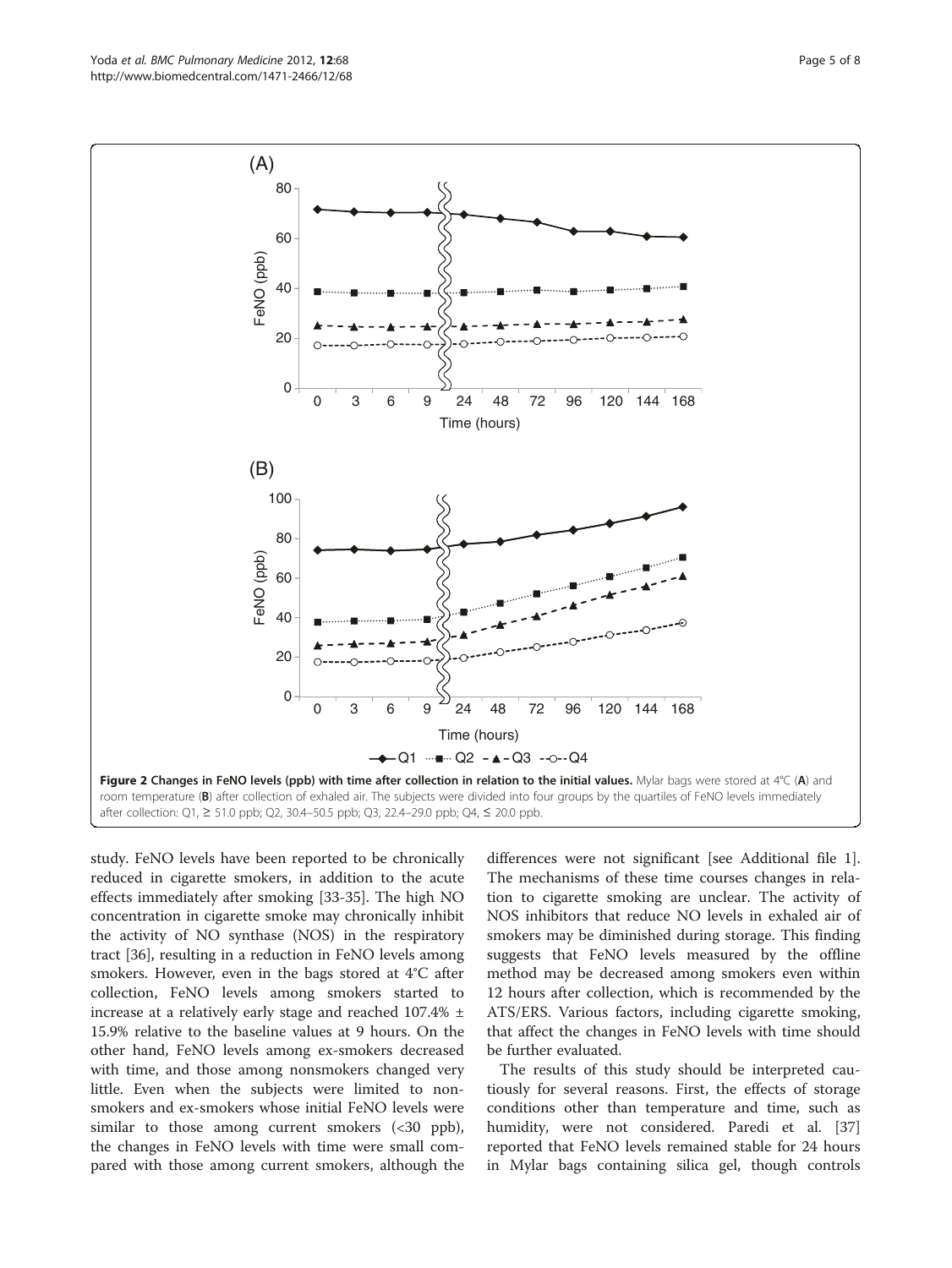|                                 | n  | 9 hours |                           | 24 hours |       |                         | 72 hours |       |            | 168 hours |       |            |         |
|---------------------------------|----|---------|---------------------------|----------|-------|-------------------------|----------|-------|------------|-----------|-------|------------|---------|
|                                 |    | $\%$    | (SD)                      | p value  | %     | (SD)                    | p value  | %     | (SD)       | p value   | $\%$  | (SD)       | p value |
| Sex                             |    |         |                           |          |       |                         |          |       |            |           |       |            |         |
| Male                            | 22 | 101.2   | (9.0)                     | 0.105    | 100.3 | (10.8)                  | 0.643    | 101.7 | (16.3)     | 0.799     | 104.9 | (29.8)     | 0.689   |
| Female                          | 26 | 97.9    | (4.8)                     |          | 99.2  | (3.6)                   |          | 102.7 | (8.5)      |           | 107.7 | (17.1)     |         |
| Age (years)                     |    |         |                           |          |       |                         |          |       |            |           |       |            |         |
| $<$ 40                          | 20 | 98.8    | (4.0)                     | 0.623    | 99.3  | (4.7)                   | 0.779    | 101.2 | (7.5)      | 0.646     | 104.7 | (15.0)     | 0.676   |
| $\geq 40$                       | 28 | 99.8    | (8.8)                     |          | 100.0 | (9.4)                   |          | 103.0 | (15.2)     |           | 107.6 | (28.3)     |         |
| Wheezing                        |    |         |                           |          |       |                         |          |       |            |           |       |            |         |
| Yes                             | 8  | 100.3   | (4.0)                     | 0.709    | 97.3  | (4.4)                   | 0.340    | 96.4  | (10.0)     | 0.150     | 95.5  | (22.5)     | 0.154   |
| <b>No</b>                       | 40 | 99.2    | (7.7)                     |          | 100.2 | (8.2)                   |          | 103.4 | (12.7)     |           | 108.6 | (23.4)     |         |
| Allergic rhinitis or pollinosis |    |         |                           |          |       |                         |          |       |            |           |       |            |         |
| Yes                             | 20 | 100.3   | (8.7)                     | 0.291    | 100.3 | (9.6)                   | 0.558    | 103.9 | (15.5)     | 0.292     | 109.3 | (28.9)     | 0.310   |
| <b>No</b>                       | 28 | 98.1    | (4.1)                     |          | 98.9  | (4.0)                   |          | 100.0 | (6.0)      |           | 102.3 | (12.4)     |         |
| Cigarette Smoking               |    |         |                           |          |       |                         |          |       |            |           |       |            |         |
| Never                           | 33 | 98.5    | (4.5)                     | 0.010    | 99.3  | (3.9)                   | 0.007    | 101.6 | (8.2)      | 0.003     | 105.2 | (17.1)     | 0.006   |
| Ever                            | 9  | 97.5    | (2.3)                     |          | 95.7  | (3.0)                   |          | 95.1  | (7.7)      |           | 93.9  | (15.4)     |         |
| Current                         | 6  | 107.4   | $(15.9)^{*}$ <sup>+</sup> |          | 107.9 | $(18.4) *$ <sup>+</sup> |          | 116.4 | $(24.7) *$ |           | 131.8 | $(43.5) *$ |         |

<span id="page-5-0"></span>Table 2 Changes in FeNO levels in Mylar bags stored at 4°C after sampling, in relation to various factors

Data are shown as percentages relative to the baseline values immediately after sampling.

 $^*$  p<0.05, significantly different from nonsmokers.  $^\dagger$ p<0.05;  $^\dagger$ p<0.01, significantly different from ex-smokers.

without silica gel were not investigated. Bondini et al. [[21\]](#page-7-0) found that the addition of silica gel increased the variability of FeNO levels during storage. Second, the time courses of FeNO levels in the bags stored at 4°C or room temperature after collection were evaluated; storage at other temperatures was not evaluated. Although the effects of warming or freezing have also been evaluated [[21](#page-7-0),[23](#page-7-0)], the previous studies showed that FeNO levels in the bags were stable for the longest time under refrigerated storage. In addition, a simple storage condition is desired for epidemiologic research. Third, most of

the subjects of this study were healthy subjects, and only one subject had received treatment for asthma. However, eight subjects, including an asthmatic patient, had wheezing, and their FeNO levels were considerably higher than those without wheezing, in agreement with the previous reports [[29,30](#page-7-0)]. Therefore, this method appears to assess airway inflammation adequately. The effect of infections [[38](#page-7-0)] was not evaluated, because none of the subjects had any symptoms associated with respiratory tract infections. Fourth, this study was performed under identical conditions. That is, exhaled air

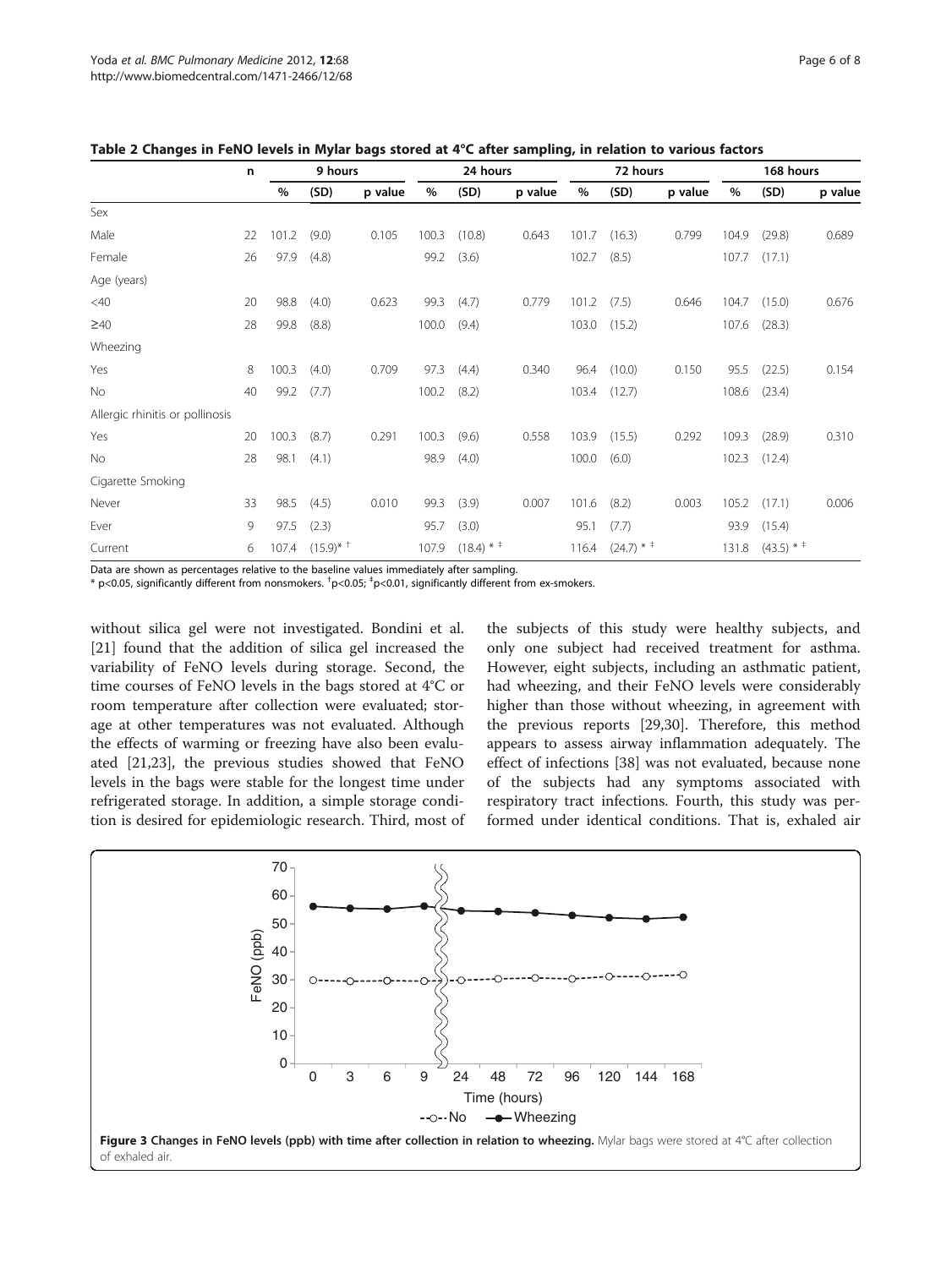<span id="page-6-0"></span>

was collected in the morning from the subjects who were requested to refrain from eating, drinking, and smoking for 2 hours before the collection. These conditions should be considered when the offline measurement of FeNO is applied to epidemiologic research.

In summary, this study demonstrated that the stability of FeNO levels after collection was prolonged in the bags stored at 4°C. It is desirable that offline FeNO levels should be measured as soon as possible after collection, as the ATS/ERS recommended measurement within 12 hours. However, the samples collected in field research might not often be measured within this time. The present results suggest that valid measurement can be done within several days after collection if the samples are handled appropriately. However, the time course of the changes in FeNO levels after collection differed in relation to the initial FeNO values and cigarette smoking, not just the storage temperature. Despite these problems, this study shows that the offline method of FeNO measurement can be highly effective for large-scale epidemiologic research under conditions in which the bags including exhaled air are stored at 4°C immediately after collection and are delivered to the laboratory under refrigeration.

## Conclusions

We conclude that valid measurement of FeNO levels can be done within several days after collection if the samples are stored at 4°C. The time course of the changes in FeNO levels after collection differed in relation to the initial FeNO values and cigarette smoking, not just the storage temperature. Despite these problems, this study shows that the offline method of FeNO measurement can be highly effective for largescale epidemiologic research, under conditions in which

the bags including exhaled air are handled appropriately after collection.

## Additional file

[Additional file 1:](http://www.biomedcentral.com/content/supplementary/1471-2466-12-68-S1.doc) In order to determine whether the different rates of change in NO concentration in the bags stored at 4°C related to smoking category are explained by the differences in initial concentration, the subjects were limited to non-smokers and exsmokers whose initial FeNO levels were similar to those among current smokers (< 30ppb). In this case, FeNO levels among nonsmokers (n = 14) in the bags stored at 4°C were  $98.4\% \pm 5.3\%$  and 113.8% ± 9.1% relative to the baseline values at 9 and 168 hours, respectively, and the values among ex-smokers (n = 4) were 97.0%  $\pm$ 2.0% and 105.1%  $\pm$  7.4%, respectively. These values were smaller than those among current smokers ( $n = 6$ ). However, the differences were not significant, because of the small number of subjects.

#### Abbreviations

NO: Nitric oxide; FeNO: Fractional concentration of nitric oxide in exhaled air; ATS: American Thoracic Society; ERS: European Respiratory Society; NOS: Nitric oxide synthase.

#### Competing interests

The authors declare that they have no competing interests.

#### Authors' contributions

YY, NO, and MS designed the study. YY and NO performed the collection of exhaled air. YY, HH, and HK performed the measurement of FeNO. YY did the statistical analysis and prepared the first draft of manuscript. MS had full access to all the data in the study and takes responsibility for the accuracy of the data analysis. All authors contributed to and approved the final version of the manuscript.

#### Acknowledgements

The authors would like to thank the staff of the Facilities for Cooperative Research of Hyogo College of Medicine for their helpful support. This work was supported in part by the Grant-in-Aid for Scientific Research (A) (No. 23249034) from the Japan Society for the Promotion of Science (JSPS).

#### Author details

<sup>1</sup>Department of Public Health, Hyogo College of Medicine, 1-1 Mukogawa-cho, Nishinomiya, Hyogo 663-8501, Japan. <sup>2</sup>Center for Environmental Information Science, 8-19 Yonban-cho, Chiyoda-ku, Tokyo 102-0081, Japan.